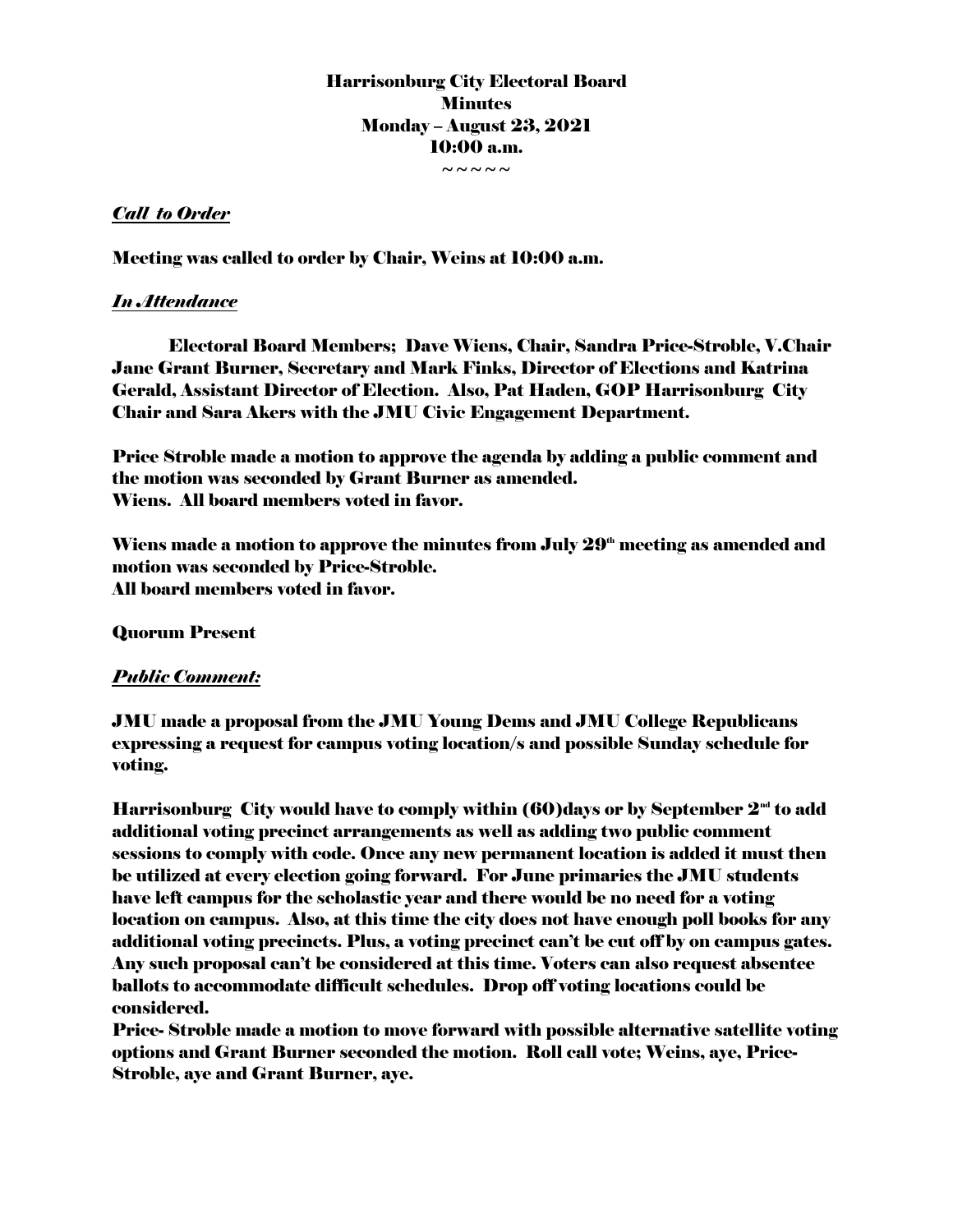Sunday voting in the city was discussed but Registrar did not recommend that option, buy will obtain statewide voting records on Sunday voting for future review. Any further discussion by the board will be tabled until all records are researched concerning Sunday voting.

- As of 8/23/2021 the City of Harrisonburg has 24,893 registered voters. 25,000 ballots will be ordered for November Election.
- Hours for early (45) day voting will be M-F 8:30-4:30 pm, and the final two Saturdays are scheduled for October  $23^{\scriptscriptstyle \rm rd}$  and  $30^{\scriptscriptstyle \rm th}$ .
	- November voting for the old Convo Center will end this year. JMU has not indicated a new location for the JMU precinct. (Criteria; no campus entry gates, easy accessibility to students, ample parking and ADA accessible)

## *Director of Elections Report:*

- Training to be scheduled for new Equipment (Express Votes ADA voting)
- Possible proposed training dates for the Officers of Election, to include early voting and Nov. election day voting in the city: Sept.  $2^{\omega}$ ,  $9^{\omega}$ ,  $14^{\omega}$  or  $15^{\omega}$

#### Also, Oct.  $19^{\text{th}}$  and  $20^{\text{th}}$

- Another DS200 voting machine will need to be rented from Print Elect, per code.
- Next year early votes could be reported per city precincts.
- New configuration for Express Votes with the use of new ADA machines.
- Replacement Ballots mailed (11 days) before the election most probably will not be received back to office before election day due to current mail deliveries.
- Drop off bags @precincts will be picked up by 7:00p.m. by EB Secretary and one other person of opposing party.
- Registrar's office will be closed for in house training (9-3) on Friday-August 27th
- Preliminary scheduling for Officers of Election for early voting starting September 17th is in progress.
- Discussion has started concerning the 'Page Program' with Harrisonburg City Schools and the students assisting on Election Day.
- New 'I Voted Stickers' for voters will be created for next year.
- Redistricting Lines for Harrisonburg City are in progress. These lines will change voting locations in some voting precincts.

#### *Closed Session*

Price-Stroble made a motion and motion was seconded by Weins that the Board enter into executive session at 11:50 a.m. for the purpose of (i) reviewing security plans an assessing actions to mitigate those risks, as provided by Section 2.2-3711.A.35 and 24.2-625.1.B of the Code of Virginia, (ii) discussion and consideration of personnel, the appointment of one or more current and prospective City of Harrisonburg Officers of Election.